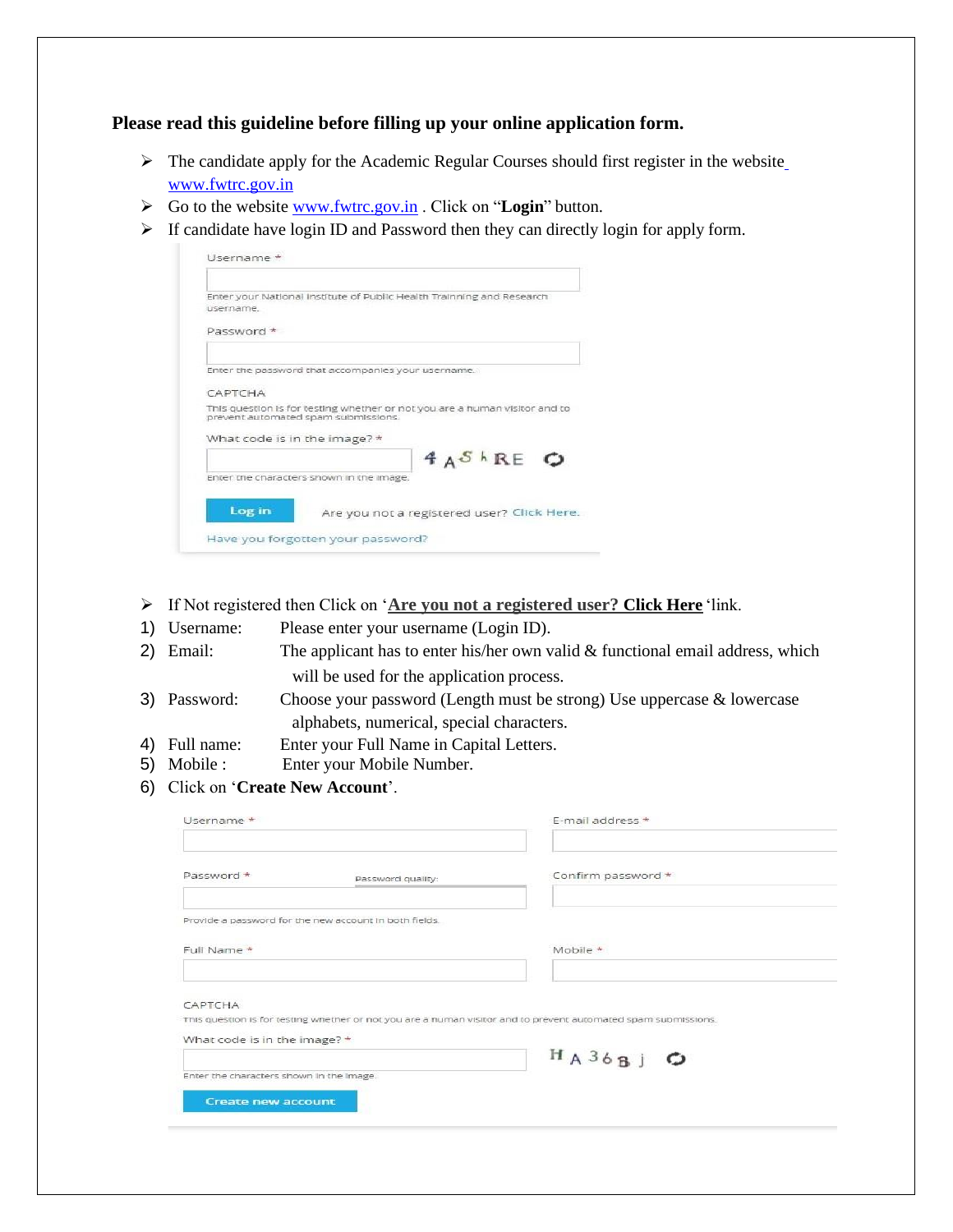|                | Then bogin't reaso chere on them achieves $\frac{1}{2}$ and $\frac{1}{2}$ are controlled the second from $\frac{1}{2}$ and $\frac{1}{2}$ |                                  |                          |                   |             |                |  |
|----------------|------------------------------------------------------------------------------------------------------------------------------------------|----------------------------------|--------------------------|-------------------|-------------|----------------|--|
| Home           | <b>About Us</b>                                                                                                                          | Academic~                        | <b>Research Projects</b> | <b>Facilities</b> | Department∨ | Administration |  |
| <b>Courses</b> |                                                                                                                                          | <b>Regular Courses</b>           |                          | <b>MPH</b>        |             |                |  |
|                |                                                                                                                                          | <b>Skill Development Program</b> |                          | <b>PGDHM</b>      |             |                |  |
|                |                                                                                                                                          |                                  |                          | <b>DHPE</b>       |             |                |  |
|                |                                                                                                                                          |                                  |                          | <b>PGDCHC</b>     |             |                |  |

➢ After Login Please click on "**Academic**", then you can select your **Regular Courses** which youwant.

➢ If you want to apply for Post Graduate Diploma In Community Health Care, then select Post Graduate Diploma In Community Health Care and click on "**Apply Now**" tab.

## Post Graduate Diploma in Community Health Care (PGDCHC)

**Apply Now** 

## (Use CAPITAL LETTER Only & fill ALL \* FIELD).

| Middle Name *<br>Surname * |
|----------------------------|
|                            |
| Gender *                   |
| - Select -                 |
|                            |
|                            |
| Age (as on 31-Mar-2021)    |
|                            |
| Marital Status *           |
| - Select -                 |
|                            |
| Present Address 2 *        |
|                            |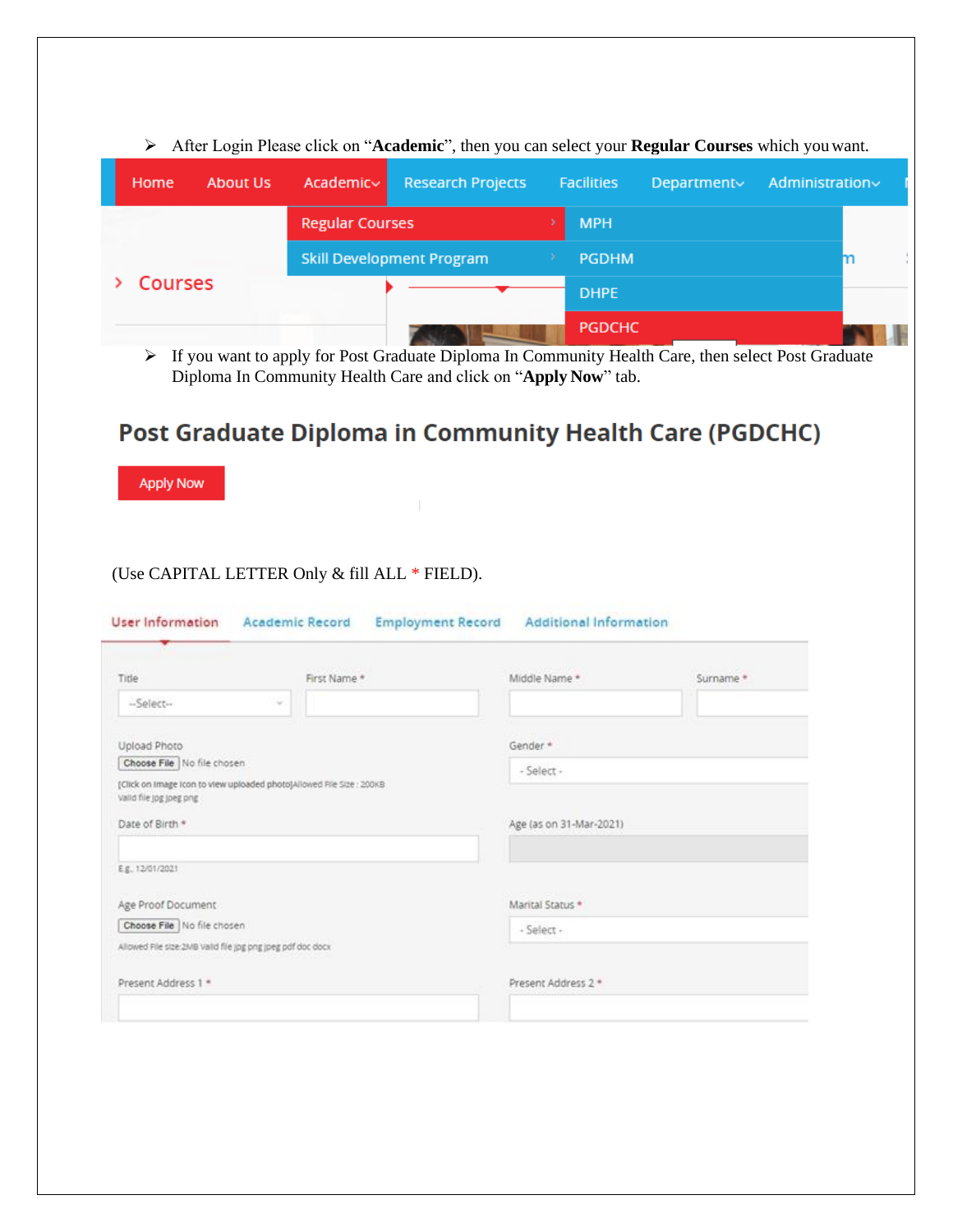- 1) User Information :
	- All \* field are mandatory/compulsory.
	- Fill your basic details.
	- Upload photo: allowed file size is less than **200kb** (jpg, jpeg and png ).
	- Age Proof: Birth certificate, PAN card, ADHAR card etc. allowed file size less than **2MB**, valid file format jpg, jpeg, pdf, doc, docx , png.
	- Read again and Click your declaration check box then click on Save AS Draft.
- 2) Academic Record:
	- Enter your educational details.
	- Upload Academy document (SSC/Graduation): Allowed file size is less than **2MB** (jpg,png,pdf,jpeg,doc, docx).
- 3) Employment Record:
	- Enter your work Experience record
	- Attach/upload experience certificate: jpg,pdf,jpeg,doc,docx,png.
- 4) Additional Information:
	- Enter in short your important present job responsibilities.
	- Scan Signature of the applicant allowed less than **200 kb** (valid format jpg,jpeg,png,pdf,doc,docx).
		- ❖ Kindly note that after fill the application form take the print of form stick passport size photo and send hard copy to director of NIPHTR with your signature.

## ENCLOSURES TO BE ATTACHED ALONG WITH APPLICATION FORM:

- 1. SSC certificate (attested copy)
- 2. Graduation certificate (attested copy)
- 3. Age proof (attested copy)
- 4. Caste certificate along with validity certificate (attested copy)
- 5. Non creamy layer certificate for OBC candidates (attested copy)
- 6. Experience certificate
- 7. Forwarding letter from Competent Authority
- 8. Medical fitness certificate from the District Civil Surgeon or equivalent Competent Medical